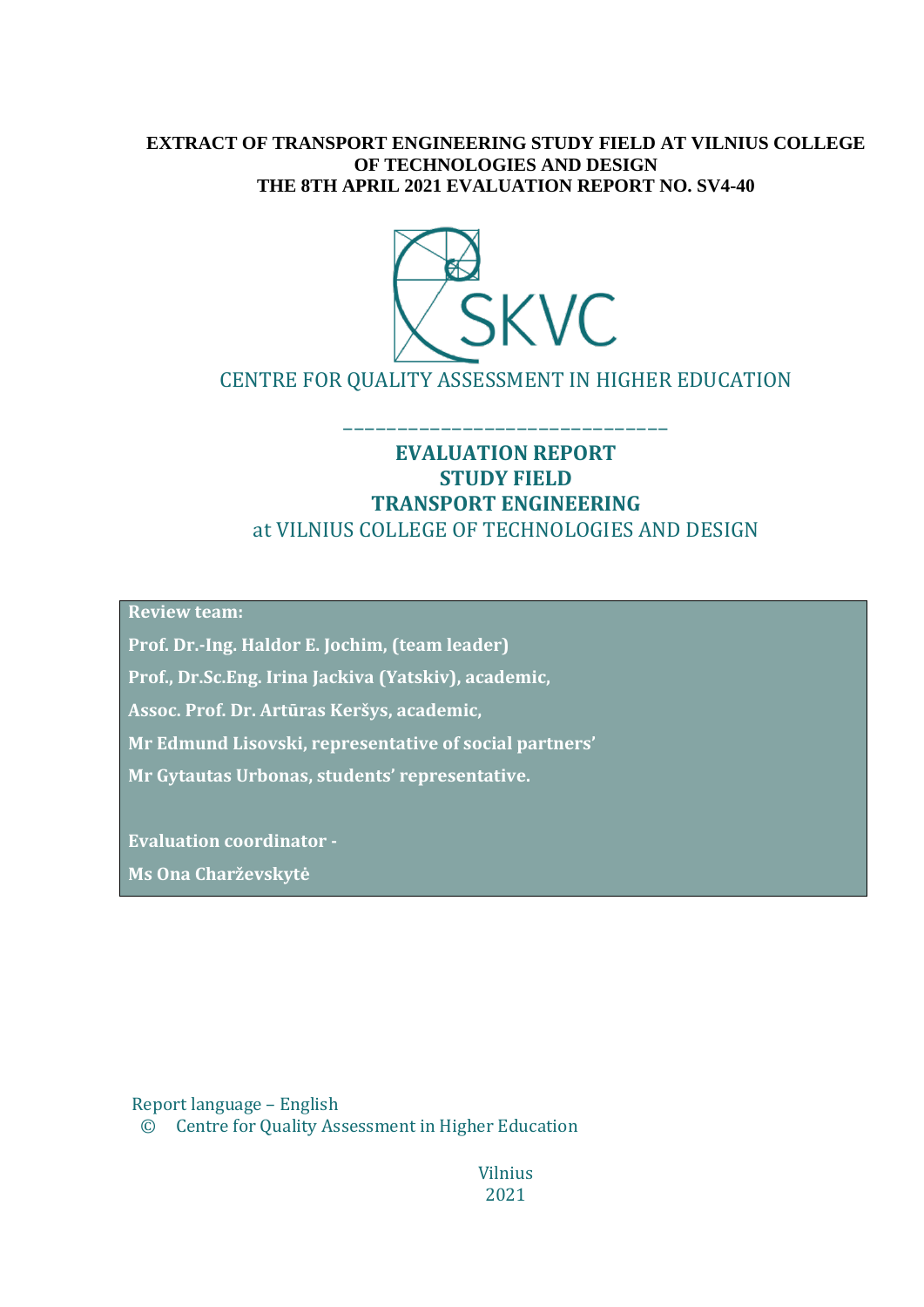| Title of the study programme                                | <b>Technical Maintenance of</b><br>Automobiles          | Railway Transport<br>Engineering                                                         |
|-------------------------------------------------------------|---------------------------------------------------------|------------------------------------------------------------------------------------------|
| State code                                                  | 6531EX025                                               | 6531EX021                                                                                |
| Type of studies                                             | Higher education college<br>studies                     | Higher education college<br>studies                                                      |
| Cycle of studies                                            | First                                                   | First                                                                                    |
| Mode of study and duration (in<br>years)                    | Full-time 3 years<br>Part-time 4 years                  | Full-time 3 years years<br>from 2012 to 2018<br>Part-time 4 years from<br>2012 until now |
| <b>Credit volume</b>                                        | 180                                                     | 180                                                                                      |
| Qualification degree and (or)<br>professional qualification | Professional Bachelor of<br><b>Engineering Sciences</b> | Professional Bachelor of<br><b>Engineering Sciences</b>                                  |
| Language of instruction                                     | Lithuanian                                              | Lithuanian                                                                               |
| Minimum education required                                  | Secondary education                                     | Secondary education                                                                      |
| Registration date of the study<br>programme                 | 30 August 2002                                          | 1 February 2012                                                                          |

## **Study Field Data\***

*\* if there are joint / two-fields / interdisciplinary study programmes in the study field, please designate it in the foot-note*

<...>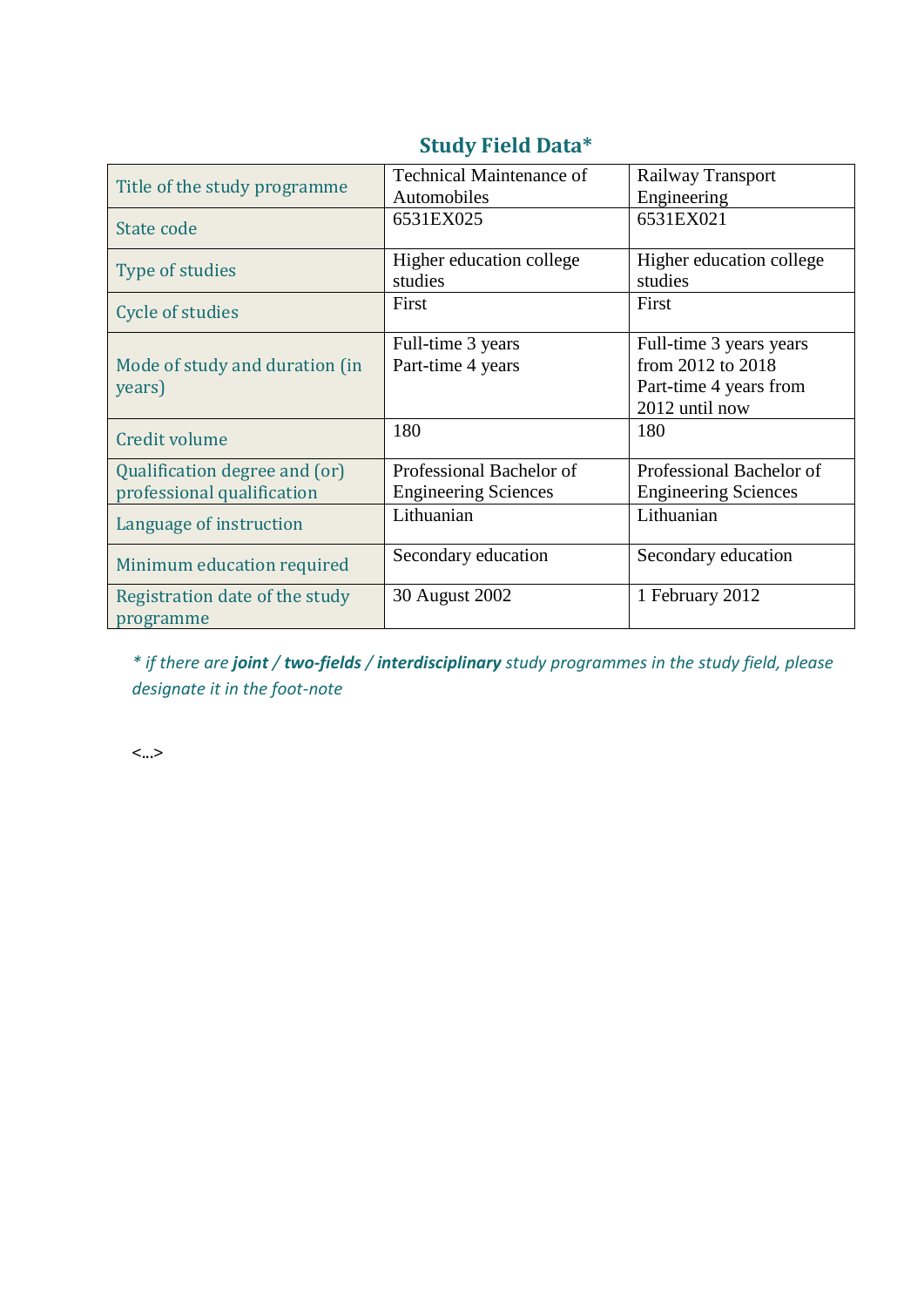# **II. GENERAL ASSESSMENT**

*The Transport Engineering* study field at *Vilnius College of Technologies and Design* is given **positive** evaluation.

*Study field and cycle assessment in points by evaluation areas*.

| No. | <b>Evaluation Area</b>                                | <b>Evaluation of</b><br>an area in<br>points* |
|-----|-------------------------------------------------------|-----------------------------------------------|
| 1.  | Study aims, outcomes and content                      |                                               |
| 2.  | Links between science (art) and study activities      |                                               |
| 3.  | Student admission and support                         | 4                                             |
| 4.  | Studying, student performance and graduate employment |                                               |
| 5.  | Teaching staff                                        |                                               |
| 6.  | Learning facilities and resources                     | 5                                             |
| 7.  | Study quality management and publicity                |                                               |
|     | Total:                                                | 29                                            |

 $*1$  (unsatisfactory) - there are essential shortcomings that must be eliminated;

2 (satisfactory) - meets the established minimum requirements, needs improvement;

3 (good) - the field develops systematically, has distinctive features;

4 (very good) - the field is evaluated very well in the national and international context, without any deficiencies;

5 (exceptional) - the field is exceptionally good in the national and international context/environment.

<…>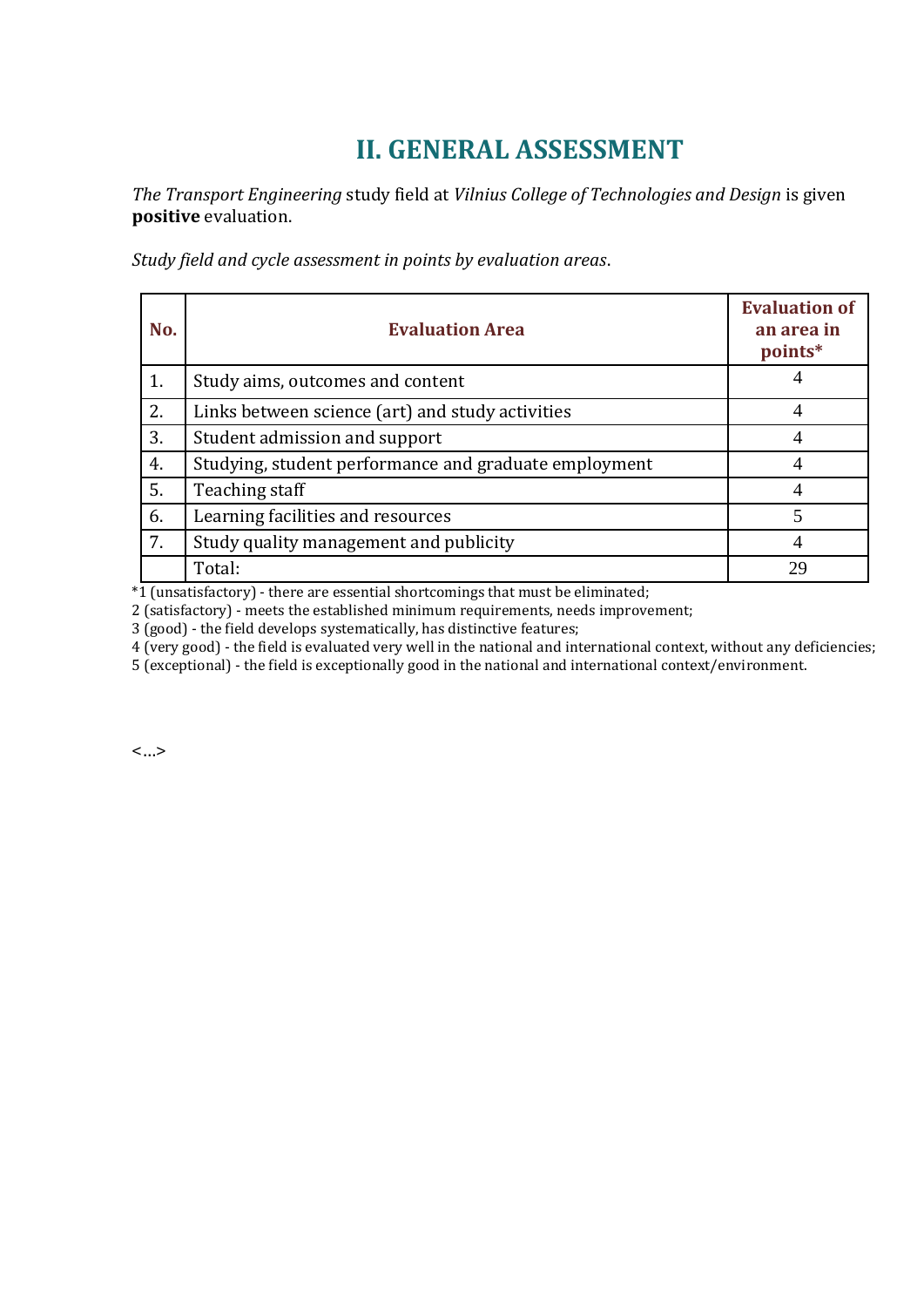# **IV. RECOMMENDATIONS**

The content of the learning outcomes can and must reflect the specificity of the curriculum of each programme.

To assure unbiased and fair assessment of the students, it is recommended to define the assessment criteria (by identifying their weight, i.e. effect on the assessment mark) in the assessment forms provided.

For more diversity of the final project topics, it is important to intensify cooperation with the social partners in the form that they propose ideas for projects or commission relevant topics. In the same way, cooperation in applied research projects and for expanding opportunities for final diplomas should be explored more.

The role of research methods should be emphasized more in the programme.

Development of international cooperation is relevant, ensuring systematic participation of foreign teachers in the studies and creating preconditions for initiation and implementation of joint projects.

Apart from large employers, which are already well incorporated into the developments of the college, the contact to smaller companies might be useful in the long term.

The participation in the surveys should be improved. Short of making them compulsory, the college might consider introducing a formal approach to the feedback.

## **VI. SUMMARY**

The study programmes in the study field of Transport Engineering correspond to the public and labour market needs and are in line with the mission, objectives of activities and strategy of the HEI. The programmes are executed and systematically updated following the national and international strategic documents and plans governing the policy and development of transport competition and sustainability. The aims and outcomes of the programmes are based on the objectives set out in the National Programme on the Development of Transport and Communications.

As a result of monitoring the public and labour market needs, the organisers of the study programmes have updated the programme content and learning outcomes accordingly, though the learning outcomes of both study programmes in the field under assessment are identical to one another and to the learning outcomes of the college studies under the Transport Engineering field. This aspect requires correction.

The coherence between the programme content and qualification awarded enables the specialists prepared under the Transport Engineering study field to work in the transport sector. Graduates of both study programmes have the possibility to seek higher university education degrees by studying at universities.

Following the decision to abandon the Rolling Stock Maintenance programme, the number of the study programmes delivered under the Transport Engineering study field is considered to be rational in view of the demand for and profile of the automobile and railway transport specialists and on the facilities and human resources available to the HEI. The aims and expected learning outcomes under assessment are in line with the Description of the Group of Engineering Study Fields and requirements applicable to the first-cycle college studies. The level of complexity of the learning outcomes conforms to the Level 6 qualification requirements under the European and Lithuanian Qualifications Framework for higher education. The content and description of the study subjects are in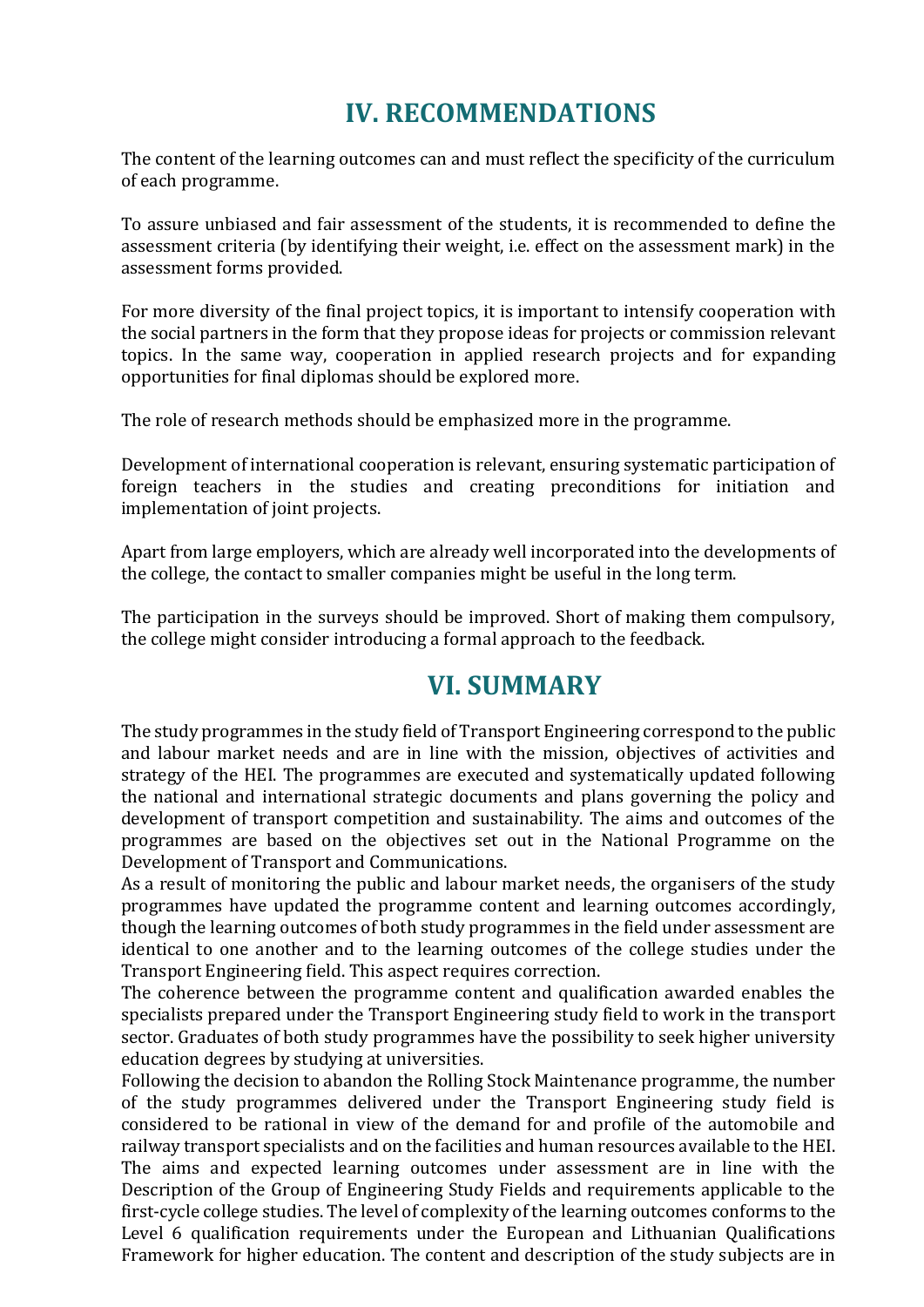line with the requirements applicable to the college and first-cycle studies, and the programme volume is sufficient in view of the expected learning outcomes. The subjects and modules are positioned in the programmes consistently. Students of the programmes in the Transport Engineering field also have the opportunity to personalise the studies by selecting alternative or free elective subjects.

In preparation of the final theses, the students select the design methodologies and apply them to design of the technological processes, employ analytical and modelling methods, solve the qualitative and quantitative engineering tasks in the field of Transport Engineering, and conduct applied research.

The college has a transparent motivation system for staff involvement in scientific research including financial support and special awards to staff and students. Conditions for the involvement of the students in scientific research exist and consist of different mechanisms incl. annual research conferences.

The panel believe that the position of the college in the market is still very good despite the difficulties. The consolidation of the rolling stock programme into the railway engineering programme has supported the relatively good standing of the programme in terms of student numbers. For the future of railway engineering in Lithuania it is important that the college upholds that programme and perseveres in trying to find a sufficient number of students for it. As the public perception of trends usually lags behind the perception by the professional world, that strategy may bring positive results over time.

The experts find that the college tries to foster the mobility of students to a reasonable extent and the academic, financial, social, psychological and personal support provided to the students and study information and study counselling offered by the college are suitable and adequate. The variety of feedback is a good method for reaching all students, taking into account the variety of tasks they are given and the variety of their personalities. The experts appreciate that students have the chance to submit their thoughts on the study content, including their opinion on the teaching methods at the end of each semester.

With the number of students studying under the study field decreasing and the total number of teachers reducing accordingly, the number of the teachers of study field subjects employed at the HEI has remained stable, suggesting successful application of the human resource planning and management strategy. However, more policy decisions need to be made, assuring continuity of the R&D activities in the study field, which might determine increase in the number of students entering the programme.

Considerable attention is given at the HEI to improvement of the international scope of activities. Following the last assessment, the measures for promotion of academic mobility have been undertaken. Teachers have been provided with appropriate conditions ensuring academic mobility, i.e. the teachers are provided with the opportunity to undergo internship, exchange professional experience, improve their competences and practical skills of teaching in a different academic setting. The teachers also cooperated with other institutions of higher education, organisations and companies in relation to development of R&D, project activity, and underwent internship at companies abroad.

The number of visiting teachers at the HEI is not high; hence, development of international cooperation by promoting incoming visits by teachers representing foreign institutions remains the issue to be dealt with. This may also influence initiation and implementation of joint research and projects.

Appropriate attention has been given at the HEI to teachers' improvement in the R&D; didactic, and professional activities, though the systematic character of the process could be developed more.

With the facilities allocated to the field studies being upgraded systematically, a system for development of technical competences of non-teaching staff that would be equivalent to the professional development procedure for the teaching staff needs to be dealt with.

The strategy of the organisers of the study programmes to engage social partners in the process of preparation of the final theses is assessed positively. Students' final projects commissioned by the social partners and put to practice are successful examples to be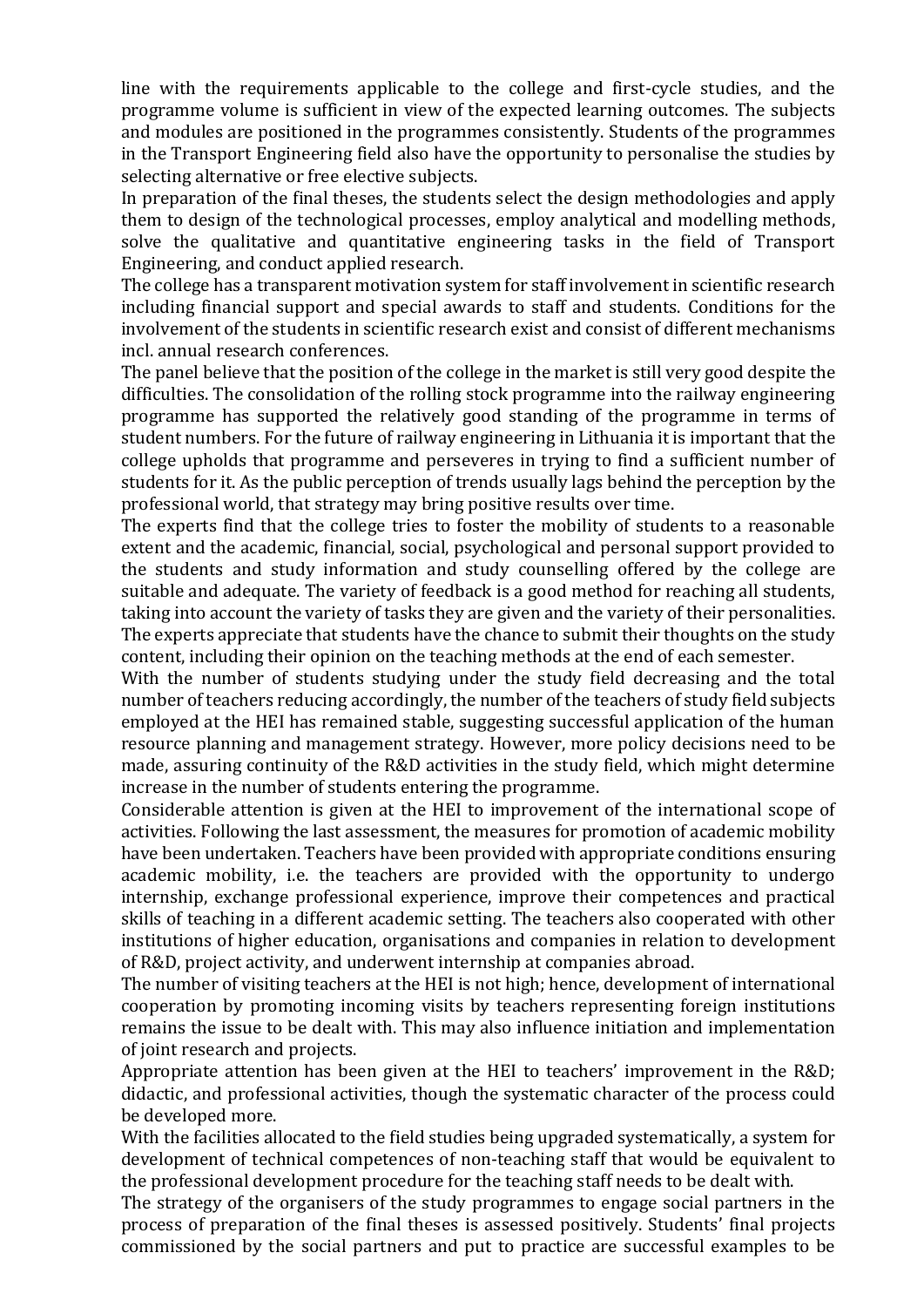followed. Nevertheless, it would be reasonable to continue developing this practice for avoidance of duplication of the topics in the future. Given the excellent relationships with the social partners, it may additionally be possible to encourage more students to focus on internships in companies during technological practices.

From the interviews the experts get the impression that the large employers are particularly well incorporated into the developments of the college. Currently that is an advantage, but it might pose some danger, albeit possibly small, of neglecting the whole variety of employers in not-so-prominent companies.

The list of purchased laboratory testing equipment plus information collected during the meeting with SER staff and teachers prove that the faculty has sufficient financial background and is thus able to continue with infrastructure upgrading projects.

The college provides a mixture of centralised information management with formal procedures and informal processes in the improvement of their study programmes. It has not become entirely clear, though, if and how both methods are coordinated and whether they work in parallel or with an overlap.

The regular participation of students including the feedback in case of problems appears to work and bear the necessary fruit. The participation in the surveys should, however, be improved. Short of making them compulsory, the college might consider introducing a formal approach to the feedback, so that the students get a definite idea about the use of the questionnaires for the improvement of their programme

\_\_\_\_\_\_\_\_\_\_\_\_\_\_\_\_\_\_\_\_\_\_\_\_\_\_\_\_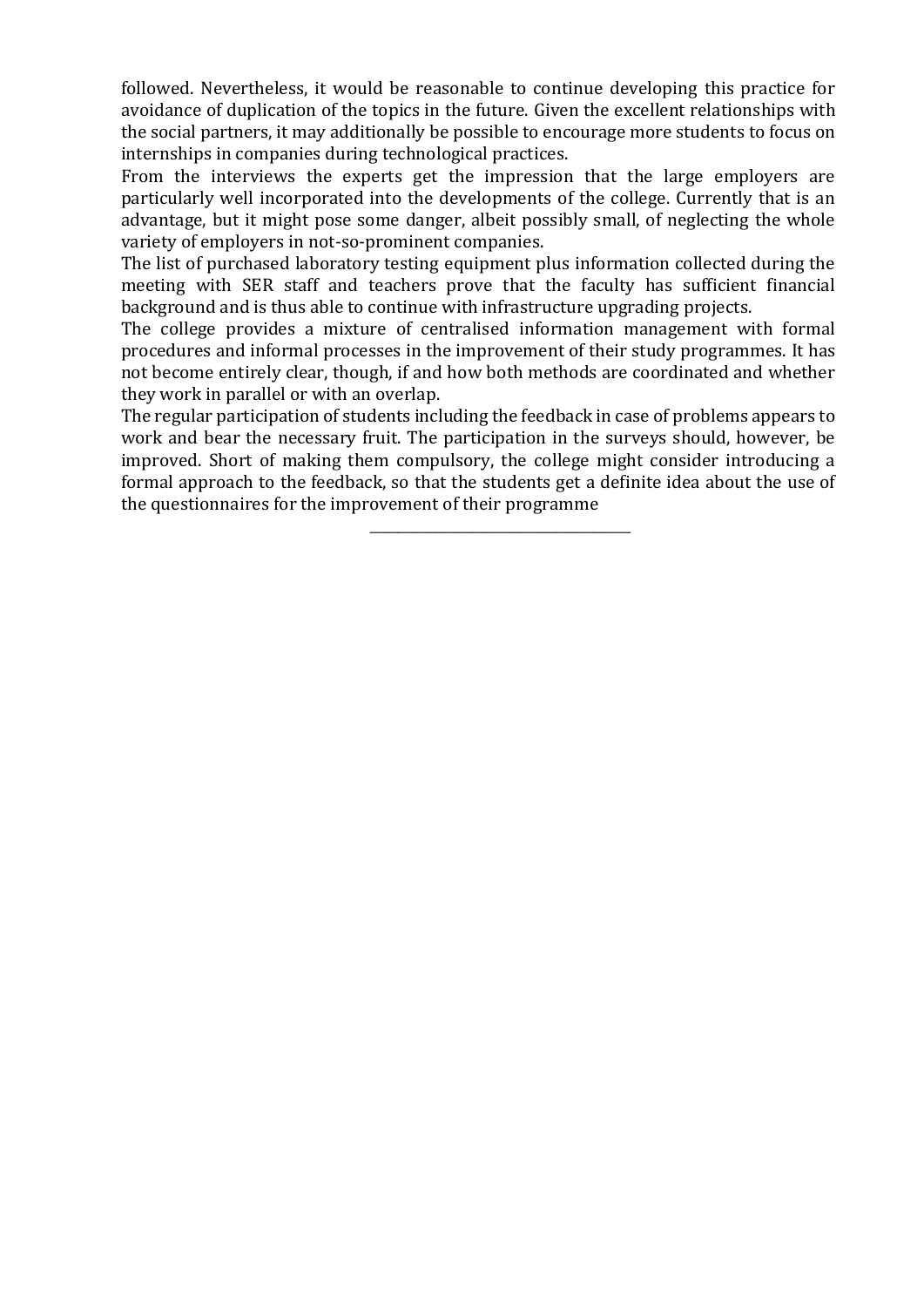**Vertimas iš anglų kalbos**

#### **VILNIAUS TECHNOLOGJŲ IR DIZAINO KOLEGIJOS TRANSPORTO INŽINERIJOS KRYPTIES STUDIJŲ 2021 BALANDŽIO 8 D. EKSPERTINIO VERTINIMO IŠVADŲ NR. SV4-40 IŠRAŠAS**



STUDIJŲ KOKYBĖS VERTINIMO CENTRAS

# VILNIAUS TECHNOLOGIJŲ IR DIZAINO KOLEGIJA **STUDIJŲ KRYPTIS TRANSPORTO INŽINERIJA VERTINIMO IŠVADOS**

### **Ekspertų grupė:**

**Prof. Dr.-Ing. Haldor E. Jochim (vadovas)** *akademinės bendruomenės atstovas,*

**Prof., Dr.Sc.Eng. Irina Jackiva (Yatskiv),** *akademinės bendruomenės atstovas,*

**Doc. Dr. Artūras Keršys,** *akademinės bendruomenės atstovas,*

**1. Edmund Lisovski,** *darbdavių atstovas,* 

**2. Gytautas Urbonas,** *studentų atstovas*.

**Vertinimo koordinatorė -** *Ona Charževskytė*

### Išvados parengtos anglų kalba Vertimą į lietuvių kalbą atliko MB "Ad Gloriam"

© Studijų kokybės vertinimo centras

Vilnius 2021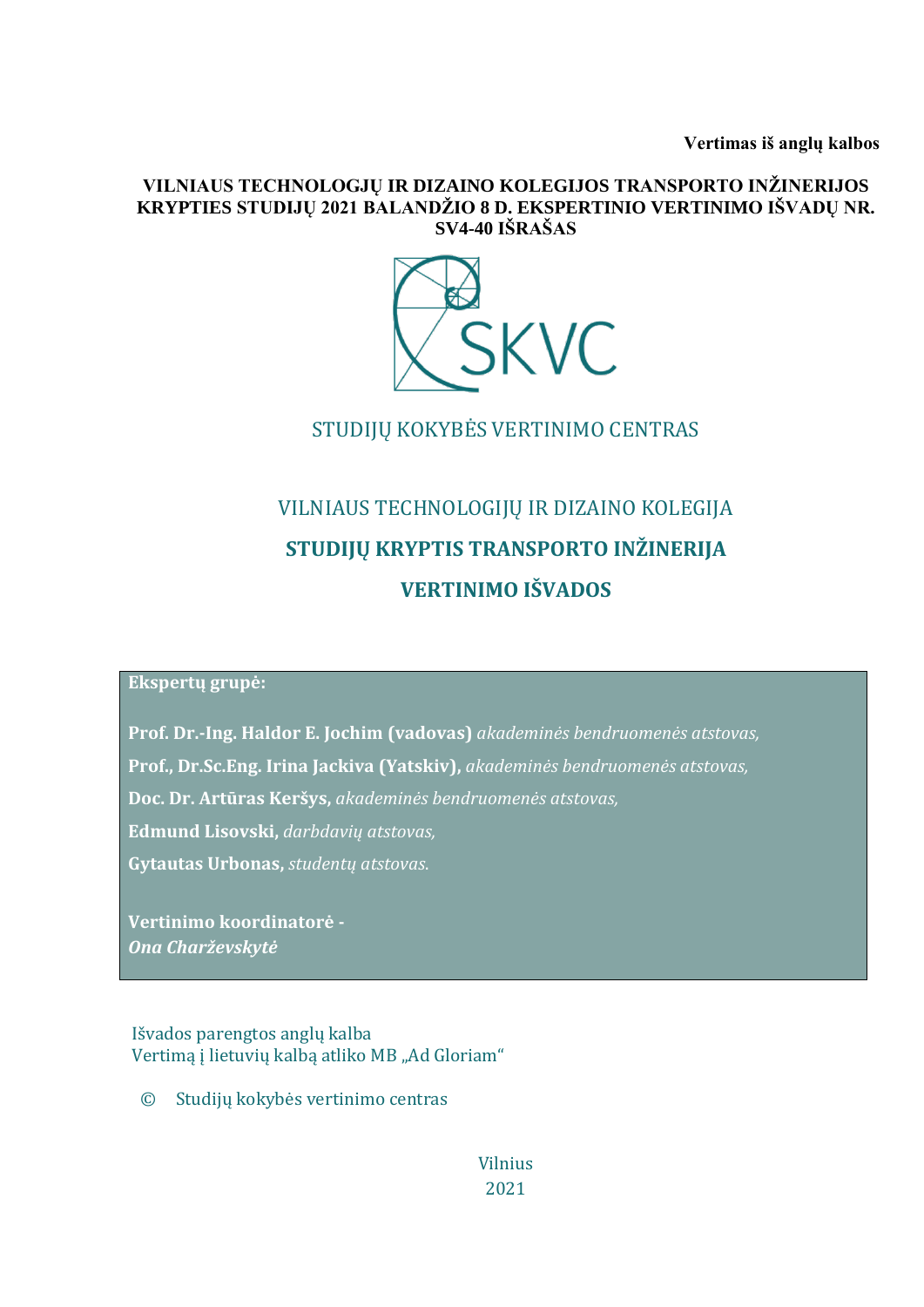| Studijų programos<br>pavadinimas                        | Automobilių techninis<br>eksploatavimas     | Geležinkelio transporto<br>inžinerija                                             |
|---------------------------------------------------------|---------------------------------------------|-----------------------------------------------------------------------------------|
| Valstybinis kodas                                       | 6531EX025                                   | 6531EX021                                                                         |
| Studijų programos rūšis                                 | Koleginės studijos                          | Koleginės studijos                                                                |
| Studijų pakopa                                          | Pirma                                       | Pirma                                                                             |
| Studijų forma (trukmė metais)                           | Nuolatinė 3 metai<br>Ištęstinė 4 metai      | Nuolatinė 3 metai<br>Nuo 2012-iki 2018<br>Ištęstinė 4 metai<br>Nuo 2012 iki dabar |
| Studijų programos apimtis<br>kreditais                  | 180                                         | 180                                                                               |
| Suteikiamas laipsnis ir (ar)<br>profesinė kvalifikacija | Inžinerijos mokslų<br>profesinis bakalauras | Inžinerijos mokslų profesinis<br>bakalauras                                       |
| Studijų vykdymo kalba                                   | Lietuvių                                    | Lietuvių                                                                          |
| Reikalavimai stojantiesiems                             | Ne žemesnis kaip vidurinis<br>išsilavinimas | Ne žemesnis kaip vidurinis<br>išsilavinimas                                       |
| Studijų programos<br>iregistravimo data                 | 2002-08-30                                  | 2012-02-01                                                                        |

### **Studijų krypties duomenys\***

*\** 

*Jeigu studijų kryptyje yra jungtinių, dviejų krypčių ar tarpkryptinių studijų programų, prašoma tai atitinkamai pažymėti.*

<...>

## **II. APIBENDRINAMASIS ĮVERTINIMAS**

Pirmos pakopos *Transporto inžinerijos* krypties studijos *Vilniaus technologijų ir dizaino kolegijoje* vertinamos teigiamai.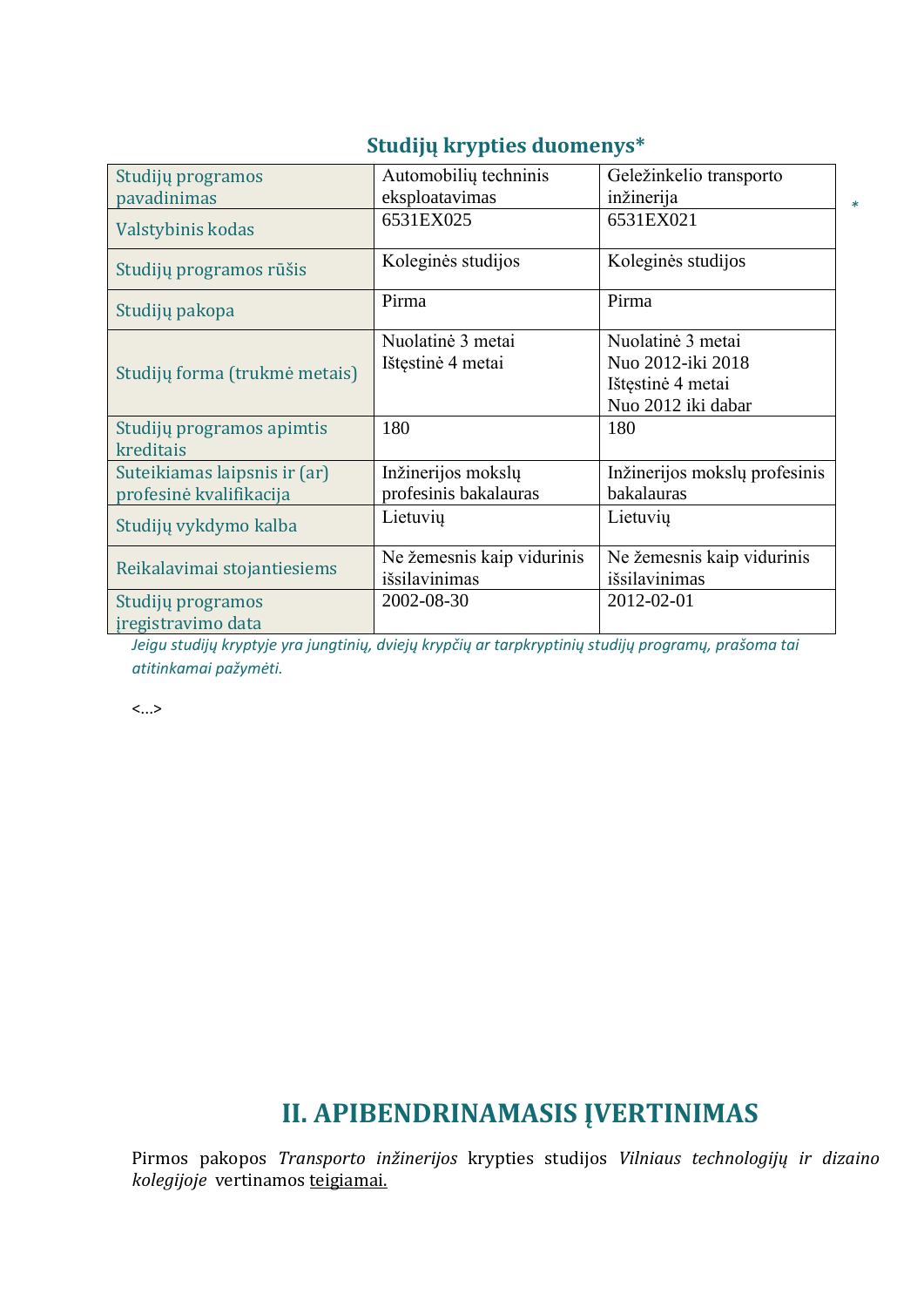| Eil.<br>Nr. | <b>Vertinimo sritis</b>                                   | <b>Srities</b><br>įvertinimas,<br><b>balais</b> |
|-------------|-----------------------------------------------------------|-------------------------------------------------|
| 1.          | Studijų tikslai, rezultatai ir turinys                    | 4                                               |
| 2.          | Mokslo (meno) ir studijų veiklos sąsajos                  | 4                                               |
| 3.          | Studentų priėmimas ir parama                              | 4                                               |
| 4.          | Studijavimas, studijų pasiekimais ir absolventų užimtumas | 4                                               |
| 5.          | Dėstytojai                                                | $\overline{A}$                                  |
| 6.          | Studijų materialieji ištekliai                            | 5                                               |
| 7.          | Studijų kokybės valdymas ir viešinimas                    | 4                                               |
|             | Iš viso:                                                  | 29                                              |

*Studijų krypties ir pakopos įvertinimas pagal vertinamąsias sritis.*

1-Nepatenkinamai (sritis netenkina minimalių reikalavimų, yra esminių trūkumų, dėl kurių krypties studijos negali būti vykdomos)

2-Patenkinamai (sritis tenkina minimalius reikalavimus, yra esminių trūkumų, kuriuos būtina pašalinti)

3-Gerai (sritis plėtojama sistemiškai, be esminių trūkumų)

4-Labai gerai (sritis vertinama labai gerai nacionaliniame kontekste ir tarptautinėje erdvėje, be jokių trūkumų)

5-Išskirtinės kokybės (sritis vertinama išskirtinai gerai nacionaliniame kontekste ir tarptautinėje erdvėje)

<...>

## **IV. REKOMENDACIJOS**

Studijų rezultatų turinys gali ir turi atspindėti kiekvienos studijų programos mokymo programos specifiką.

Norint užtikrinti nešališką ir teisingą studentų vertinimą, rekomenduojama pateiktose vertinimo formose apibrėžti vertinimo kriterijus (nustatant jų svorį, t.y. poveikį vertinimo balui).

Norint, kad galutinių projektų temos būtų įvairesnės, svarbu intensyvinti bendradarbiavimą su socialiniais partneriais, jiems pateikiant idėjas projektams ar užsakant atitinkamas temas. Lygiai taip pat derėtų labiau pasigilinti į bendradarbiavimą įgyvendinant taikomųjų tyrimų projektus ir išplečiant galimybes gauti studijų baigimo diplomus.

Programoje reikėtų labiau pabrėžti taikomųjų tyrimų metodų vaidmenį.

Svarbi yra tarptautinio bendradarbiavimo plėtra, užtikrinant sistemingą užsienio dėstytojų dalyvavimą studijose ir sudarant prielaidas inicijuoti ir įgyvendinti bendrus projektus.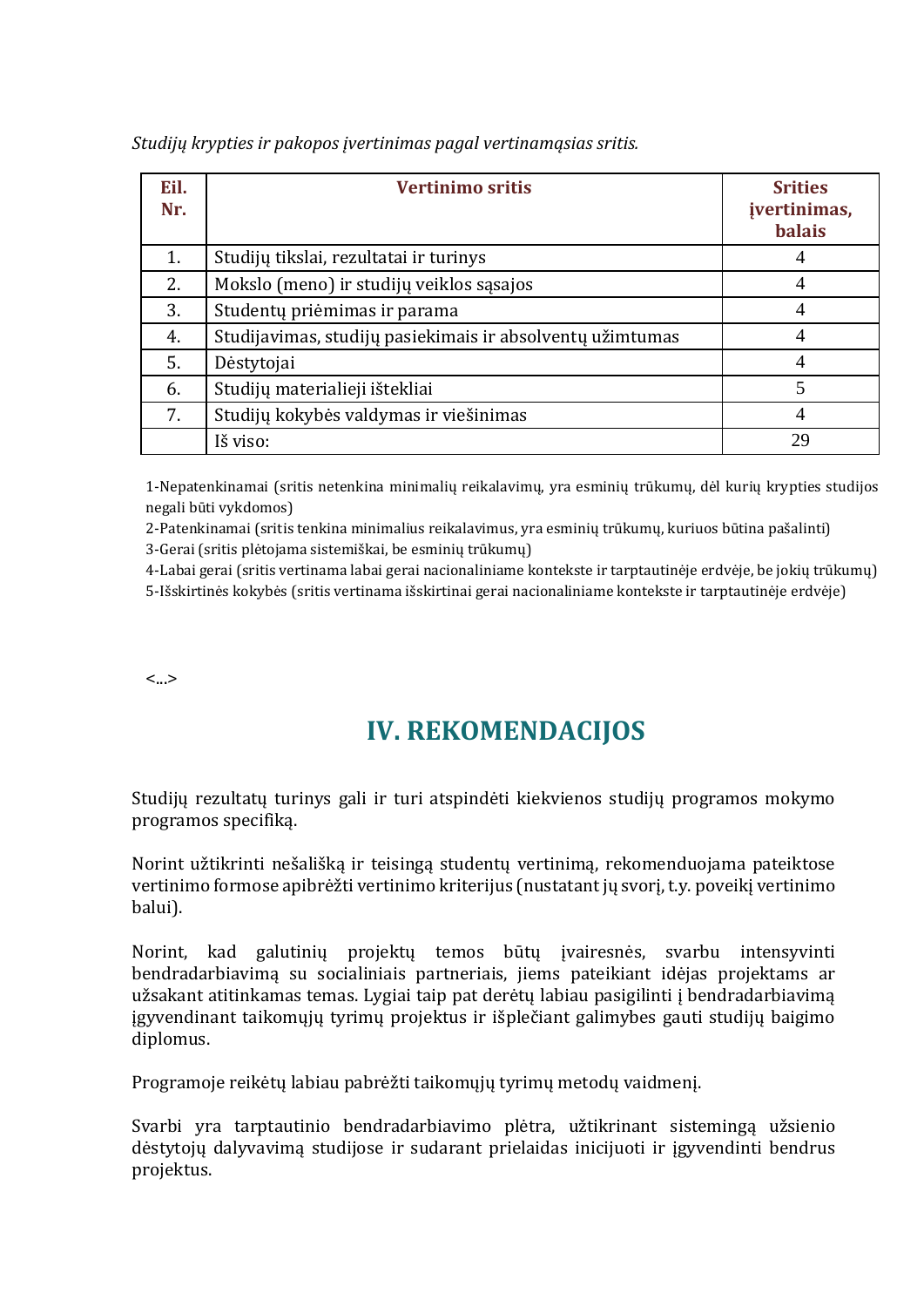Greta didžiųjų darbdavių, kurie jau yra sėkmingai įsitraukę į kolegijos plėtrą, ilgalaikėje perspektyvoje gali būti naudinga užmegzti kontaktus su mažesnėmis įmonėmis.

Reikėtų pagerinti dalyvavimą apklausose. Užuot padariusi jas privalomomis, ji gali apsvarstyti galimybę formalizuoti grįžtamąjį ryšį.

## **V. SANTRAUKA**

Transporto inžinerijos studijų krypties studijų programos atliepia visuomenės ir darbo rinkos poreikius bei atitinka aukštojo mokslo įstaigos misiją, veiklos tikslus ir strategiją. Programos vykdomos ir sistemingai atnaujinamos vadovaujantis nacionaliniais ir tarptautiniais strateginiais dokumentais ir planais, reglamentuojančiais transporto srities konkurencijos ir tvarumo politiką ir plėtrą. Programų tikslai ir rezultatai yra pagrįsti Nacionalinėje transporto ir ryšių tobulinimo programoje išdėstytais tikslais.

Stebėdami visuomenės ir darbo rinkos poreikius, studijų programų rengėjai atitinkamai atnaujino programos turinį ir studijų rezultatus, nors abiejų vertinamų krypties studijų programų studijų rezultatai yra identiški tarpusavyje ir tapatūs kolegijos studijų Transporto inžinerijos srityje studijų rezultatams. Šis aspektas yra taisytinas.

Programos turinio ir suteiktos kvalifikacijos dermė leidžia Transporto inžinerijos studijų srityje paruoštiems specialistams dirbti transporto sektoriuje. Abiejų studijų programų absolventai turi galimybę siekti aukštojo universitetinio išsilavinimo studijuodami universitetuose.

Priėmus sprendimą atsisakyti Riedmenų techninės priežiūros programos, pagal Transporto inžinerijos studijų programą teikiamų studijų programų skaičius laikomas racionaliu, atsižvelgiant į automobilių ir geležinkelių transporto specialistų paklausą ir profilį bei į aukštojo mokslo įstaigos turimus įrenginius ir žmogiškuosius išteklius.

Vertinami tikslai ir tikėtini studijų rezultatai atitinka Inžinerijos studijų krypčių grupės aprašymą ir pirmosios pakopos koleginėms studijoms taikomus reikalavimus. Studijų rezultatų sudėtingumo lygis atitinka 6 lygio kvalifikacijos reikalavimus pagal Europos ir Lietuvos aukštojo mokslo kvalifikacijų sandarą. Studijų dalykų turinys ir aprašai atitinka koleginėms ir pirmosios pakopos studijoms taikomus reikalavimus, o atsižvelgiant į laukiamus studijų rezultatus programos apimtis yra pakankama. Dalykai ir moduliai programose išdėstyti nuosekliai. Transporto inžinerijos krypties programų studentai taip pat turi galimybę individualizuoti studijas, rinkdamiesi pasirenkamuosius arba laisvuosius dalykus.

Rengdami baigiamuosius darbus, studentai pasirenka projektavimo metodikas ir jas taiko projektuodami technologinius procesus, naudojasi analitiniais ir modeliavimo metodais, sprendžia kokybines ir kiekybines inžinerines užduotis Transporto inžinerijos srityje bei vykdo taikomuosius tyrimus.

Kolegija turi skaidrią darbuotojų dalyvavimo moksliniuose tyrimuose motyvavimo sistemą, įskaitant finansinę paramą bei specialias premijas darbuotojams ir studentams. Studentams yra sudarytos sąlygos dalyvauti moksliniuose tyrimuose, kurias sudaro skirtingi mechanizmai, įskaitant kasmetines mokslinių tyrimų konferencijas.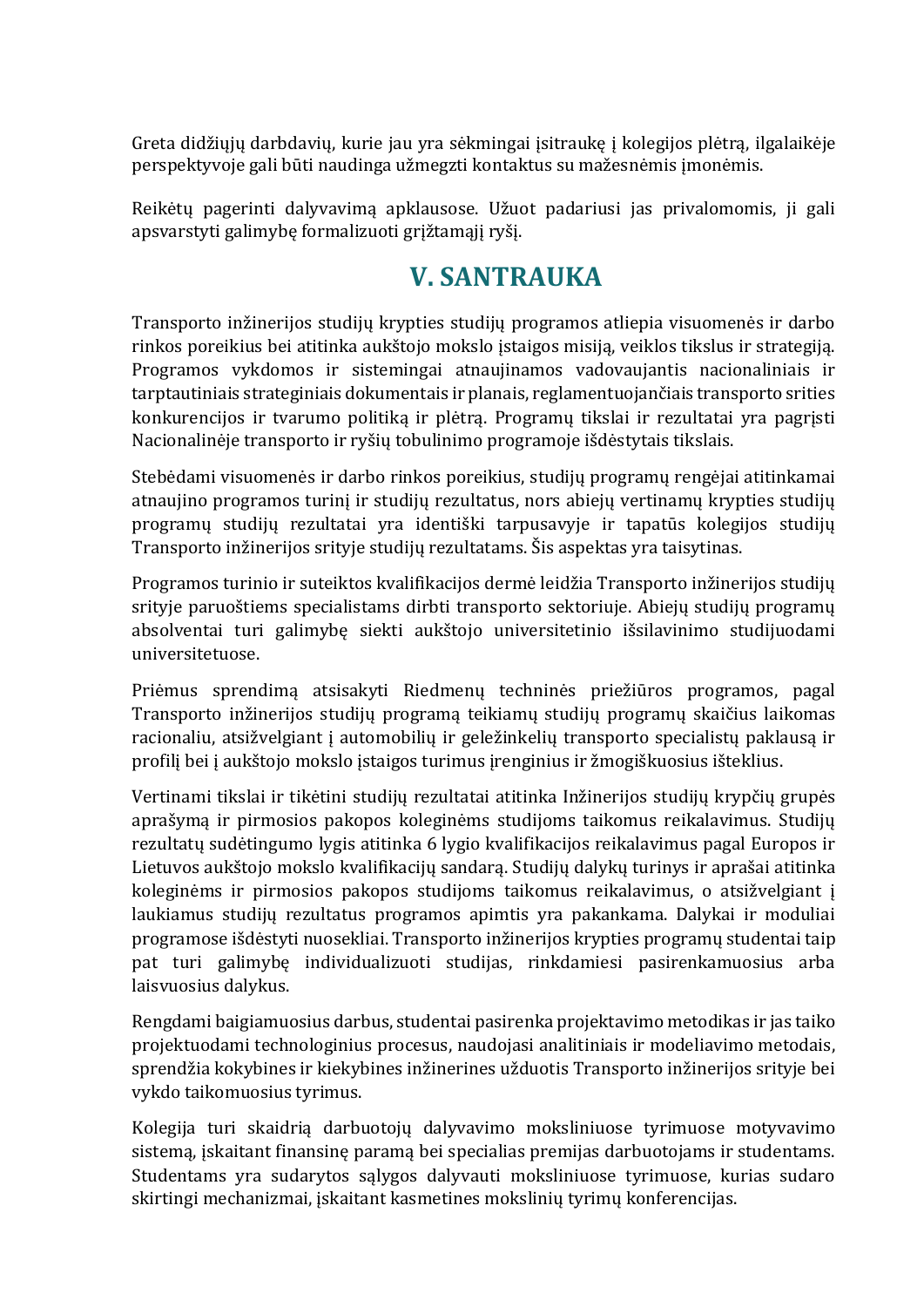Ekspertų grupės nuomone, nepaisant sunkumų, kolegijos padėtis rinkoje vis dar yra labai gera. Riedmenų programos sujungimas su geležinkelių inžinerijos programa padėjo programai pritraukti santykinai daug studentų. Geležinkelių inžinerijos ateičiai Lietuvoje svarbu, kad kolegija išlaikytų minėtą programą ir atkakliai stengtųsi surasti jai pakankamą studentų skaičių. Kadangi visuomenės tendencijų suvokimas paprastai atsilieka nuo to kaip jas suvokia profesionalų pasaulis, ši strategija ilgainiui gali duoti teigiamų rezultatų.

Ekspertų manymu, kolegija stengiasi protingai skatinti studentų mobilumą, o studentams teikiama akademinė, finansinė, socialinė, psichologinė ir asmeninė parama bei kolegijos siūloma informacija apie studijas bei studijų pasirinkimo konsultacijos yra tinkamos ir adekvačios. Įvairus grįžtamasis ryšys – tinkamas būdas pasiekti visus studentus, atsižvelgiant į jiems teikiamų užduočių ir jų asmenybių skirtingumus. Ekspertai teigiamai vertina tai, kad studentai turi galimybę kiekvieno semestro pabaigoje pasidalinti savo mintimis apie studijų turinį, įskaitant jų nuomonę apie mokymo metodus.

Mažėjant pagal studijų kryptį studijuojančių studentų skaičiui ir atitinkamai mažėjant bendram dėstytojų skaičiui, aukštojoje mokykloje dirbančių studijų krypties dalykų dėstytojų skaičius išliko stabilus, o tai liudija apie sėkmingai įgyvendinamą žmogiškųjų išteklių planavimo ir valdymo strategiją. Tačiau reikia priimti daugiau politinių sprendimų, užtikrinant mokslinių tyrimų ir technologinės plėtros veiklų tęstinumą studijų srityje, nes tai savo ruožtu gali padidinti į programą stojančių studentų skaičių.

Aukštojoje mokykloje didelis dėmesys skiriamas veiklos tarptautinio aspekto tobulinimui. Po pastarojo vertinimo buvo imtasi akademinio mobilumo skatinimo priemonių. Buvo sudarytos tinkamos sąlygos dėstytojų akademiniam mobilumui užtikrinti, t.y. dėstytojams suteikiama galimybė stažuotis, keistis profesine patirtimi, tobulinti savo kompetencijas ir praktinius mokymo įgūdžius kitoje akademinėje aplinkoje. Dėstytojai vykdydami mokslinius tyrimus ir plėtrą, vykdydami projektinę veiklą taip pat bendradarbiavo su kitomis aukštojo mokslo institucijomis, organizacijomis ir bendrovėmis bei stažavosi užsienio įmonėse.

Kviestinių dėstytojų skaičius aukštojoje mokykloje nėra didelis; taigi tebėra sprendžiamas tarptautinio bendradarbiavimo plėtojimas skatinant atvykti užsienio institucijoms atstovaujančius kviestinius dėstytojus. Tai taip pat gali turėti įtakos bendrų tyrimų ir projektų inicijavimui ir įgyvendinimui.

Aukštojoje mokykloje buvo skiriamas tinkamas dėmesys dėstytojų mokslinių tyrimų ir plėtros; didaktinės ir profesinės veiklos tobulinimui, nors sisteminį proceso pobūdį būtų galima išplėtoti labiau.

Sistemingai atnaujinant krypties studijoms skirtas patalpas, turi būti sukurta dėstymo veiklos nevykdančių darbuotojų techninių kompetencijų ugdymo sistema, kuri atitiktų dėstytojų kvalifikacijos kėlimo procedūrą.

Teigiamai vertinama studijų programų organizatorių strategija įtraukti socialinius partnerius į baigiamųjų darbų rengimo procesą. Sėkmingi pavyzdžiai, kurių reikia laikytis, yra socialinių partnerių užsakyti ir pritaikyti studentų baigiamieji projektai. Nepaisant to, būtų tikslinga toliau plėtoti šią praktiką, kad ateityje būtų išvengta temų dubliavimo.